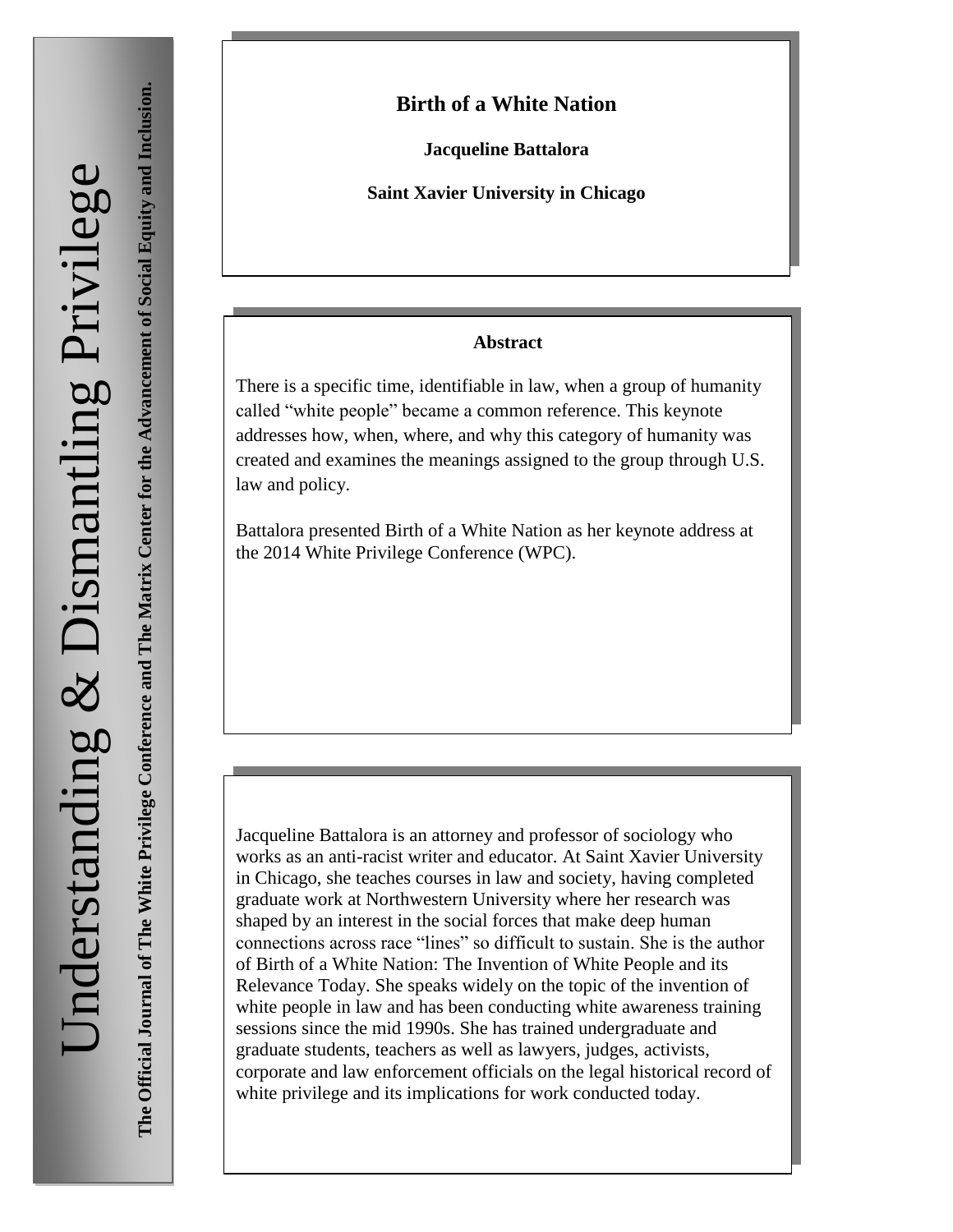#### **Introduction**

I have been conducting White awareness trainings since the 1990s. I learned early on that the general public, including the college-educated public, know very little of the U.S. legal history that gave privilege and advantage to "White" people from the very founding of the country. People tend to understand that enslavement of persons of African descent was legal as a matter of federal law and pervasive in parts of the country, but beyond race-based slavery that advantaged White slave holders, very little is known. Even less is known about the invention and imposition of the human category "White." Without a basic understanding of this history, the advancement of White racial awareness is limited and extremely challenging.

In my experience, conversations about race in the present more often than not spiral into any number of directions guided by dominant ideas, stereotypes, and beliefs with little positive outcome. What is necessary to advance productive conversations about racial topics in the present is to have that conversation guided by historical fact. There are many different approaches to such a historical foundation. I have found that the history of the invention of "White" people is a powerful historical foundation not merely because it roots a conversation in facts rather than ideas and stereotypes but also because it exposes the "White" race as having nothing to do with biology and everything to do with the actions of humans and, more specifically, with power. This history is also helpful for an exploration of race because it makes clear that whiteness was not only something invented but was a label and package of ideas imposed upon people including those

called "Whites." Finally, the history of the invention of the human category "White" is so valuable because it reveals what Kimberley Crenshaw (1991) termed *intersectionality* at work. In other words, it shows how oppressive structures such as class hierarchy and gender oppression worked to constitute whiteness and conversely to locate patriarchal and economic power within it. For all these reasons, a historical foundation covering the invention of the "White" race is a powerful tool for understanding not only how "White" people came to be, but also why.

A historical foundation is also advanced by factual information about the ways in which "White" people have been conferred privilege and advantage as a matter of law and policy since the founding of the United States. There are numerous possible approaches. I like to examine the experience of a variety of groups in the United States in relation to whiteness. In *Birth of a White Nation* (Battalora, 2013), I look at the experience of Mexicans after the Treaty of Guadalupe Hidalgo in 1848, Chinese following the discovery of gold in the same year in California, and Irish Catholics in the East from 1840 into the turn of the century. I look to these groups because their experience highlights the value that attached to whiteness, some ways in which whiteness was used to confer or deny rights and privileges, and the fact that having little melanin in the skin (i.e., very light skin) was not what it meant to be "White."

This article will briefly explore when, how, and why "White" as a category of humanity was invented. Next, the influence that this category of humanity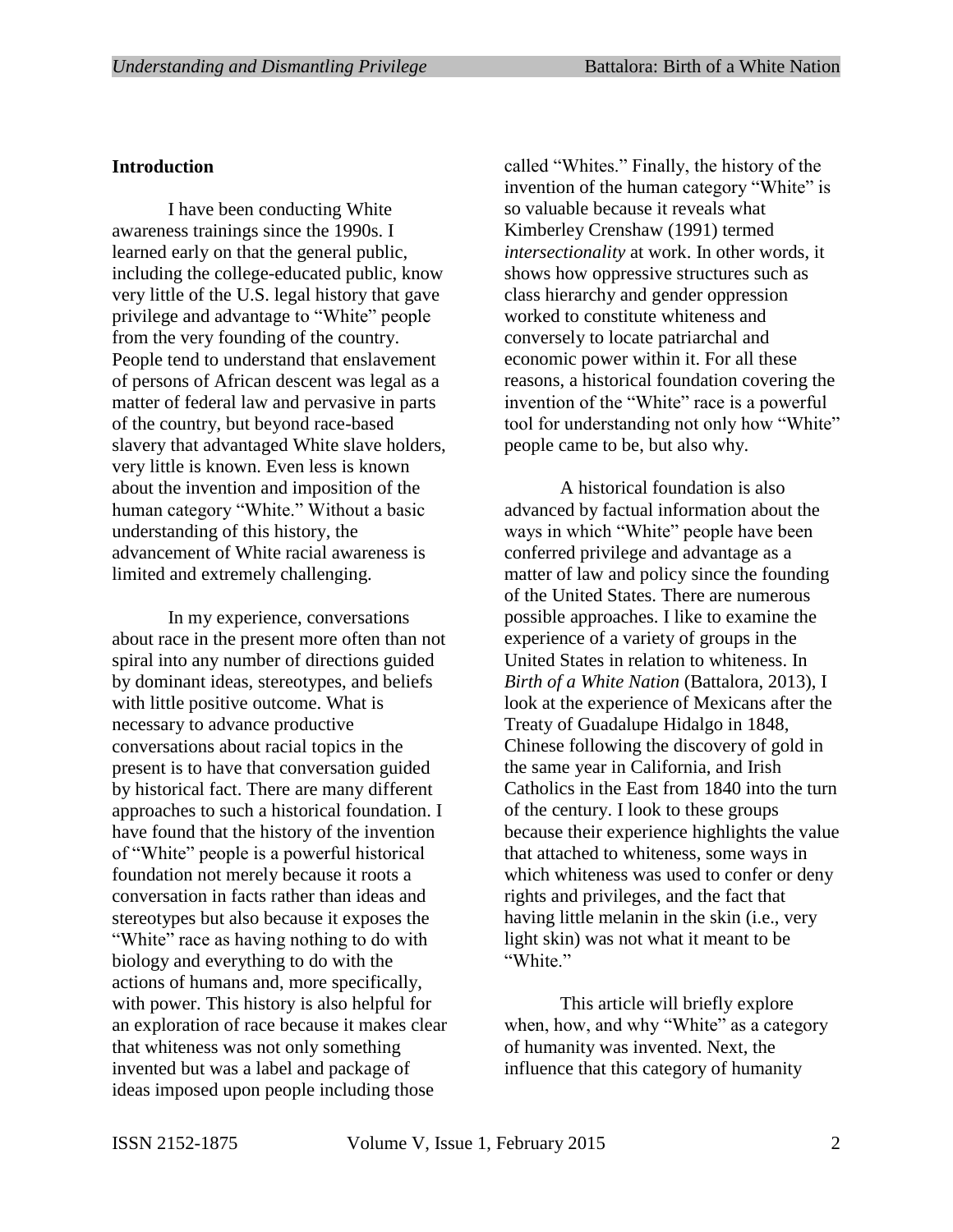wielded in the new republic is examined through U.S. naturalization law.

## **The Context That Gave Rise to the Invention**

"White" as a designation for a group of humanity did not appear in law until 1681. The first appearance of this designation was in an amendment by the Colonial Assembly of Maryland to what can best be described as the precursor to antimiscegenation laws. These were laws that made it illegal for "White" people to marry various categories of "non-Whites." Prior to 1681 those who became "White" were referred to first as "British and other Christians" then "British and other freeborns."

The question is why was the human category "White" invented, and how did it become such a success? Clues to the answer can be found down the road in Colonial Virginia. Before getting to the events in Virginia that gave rise to the invention of "White" people, there are some noteworthy similarities between Maryland and Virginia. First, both colonies developed an economy dependent upon growing tobacco. Because tobacco farming required tremendous human labor, large landholders kept the demand for laborers high. England provided a ready supply until the 1660s. The population in England experienced an increase in the early part of the seventeenth century that resulted in larger numbers of unemployed in need of assistance (Wells, 1975). The Crown was happy to have their numbers reduced by having them shipped off to the colonies.

The Virginia and Maryland colonies shared another similarity. Both had a severe shortage of women, about one female for

every seven males (Guttentag & Secord, 1983). This may help explain the creation of antimiscegenation law, which imposed years of servitude upon "British and other white" females who married a person of African descent or member of a native tribe. The law worked to make such women available for marriage only to "British and other white" men.

While the Virginia and Maryland colonies shared some important features, they were not identical, having been founded at different times and with different predominant religious influences. However, their economic similarities, particularly their continual need for a renewed labor force in the tobacco fields, influenced lawmakers in both colonies to craft laws in similar ways.

Between 1607 and 1682, roughly 92,000 immigrants were brought to the Virginia and Maryland colonies from Europe, and more than three-quarters, or 69,000, were chattel bond laborers. The masses of laborers in these colonies were largely British men, but there were also laborers of African, Portuguese, Spanish, French, Turkish, Dutch, and Irish descent. Significant numbers of European laborers were regularly bought and sold in the colonies, and their treatment by landholders was viewed as shocking to other Englishmen. Most came to these colonies with varying degrees of freedom or only future promises of it (Allen, 1997; Morgan, 1975; Smith, 1947).

There is ample historical evidence that those who labored for the same landholder worked, slept, and lived together in the same conditions. Within colonial North America, laborers of African or British descent experienced daily life on an equal basis. There was no conception of Africans as "Blacks" and Europeans as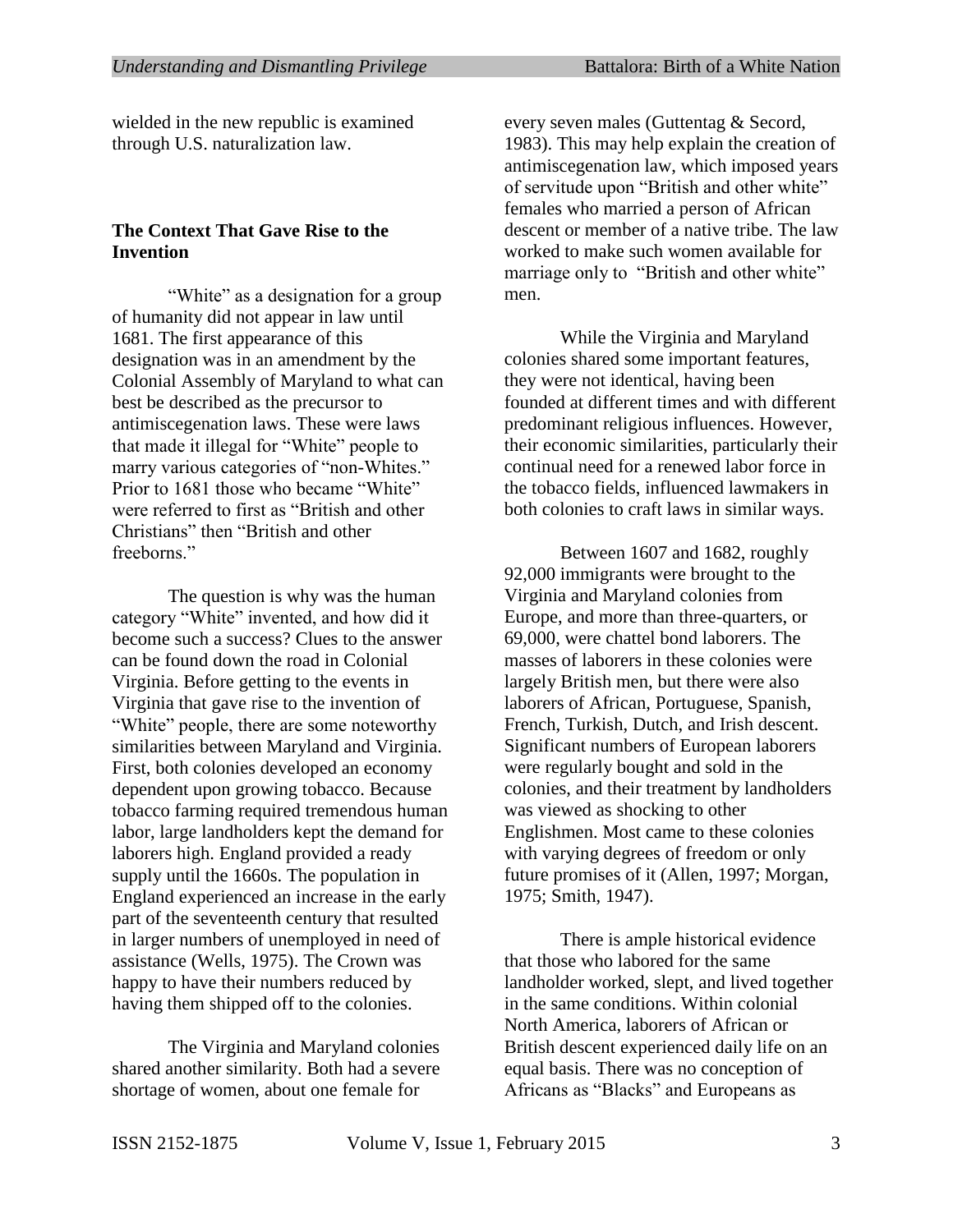"Whites" at this time, and the idea of "race" as applicable to humans did not exist (Allen, 1997; Smedley, 2007). Because conceptions of race are so powerful within the current social context in the United States, and because the organization of society and thinking about humans was dramatically different at this colonial North American juncture, I will draw upon ethnographic information to highlight the texture of social relations among the masses within the colonies.

Being free was what determined rights and privileges received in law. Therefore, persons of African descent who held this status received all such rights, including the right to vote. Some free Africans held bond laborers (Jordan, 1968). Among the masses, Africans were not treated as degraded beings.

Marriages among those of African descent, mostly men, and those of European descent, mostly British women, were not uncommon. Furthermore, the evidence suggests that such marriages were met with acceptance within the larger community. Recalling that a woman in these colonies could likely have her pick of men, a European female servant told her European master that she would rather marry an African slave on a nearby plantation than marry him, despite his wealth, and that is what she did (Morgan, 1975). A European widow of an African planter next married a European farmer without issue (Morgan, 1998). In another example, a woman of African descent successfully sued for her freedom and married the European lawyer who represented her in court (Allen, 1997; Smedley, 2007). Records from the 1660s in one county show that one-fourth of all children born to European female servants were of both African and European ancestry. Records from a colony along the eastern

shore showed that five of the ten free African men were married to European women (Parent, 2003).

Evidence of behavior on the part of European and African laborers and small farmers reveals an expectation of treatment on the same terms. Resistance to governmental authority was common among the British and was shared by at least some African men in the colonies. In a particularly descriptive court document, we learn of an African property owner who was approached by a European messenger of the court. The messenger was delivering a subpoena. The property owner responded with contempt, informing the messenger that he would appear when he pleased, after his corn was harvested (Morgan, 1975). Court records from this period reveal that Africans and Europeans worked together to escape servitude and in pursuit of criminal endeavors. These joint ventures suggest trust and cooperation. In addition, court records reveal that Africans and Europeans of the same class behaved similarly and were treated similarly by courts (Rowe, 1989).

Finally, numerous wills reveal that masters sought to set slaves free under terms that indicate an expectation that these Africans would become regular members of the free colonial community. Social relations of equality among those of the same class were the general rule of the day during this part of the North American colonial period (Morgan, 1975). Where exceptions arose, they were imposed by the elite lawmakers upon the masses and only sometimes were these efforts successful (Battalora, 2013).

Maryland lawmakers were more than troubled by a rebellion that embroiled Virginia for more than a year. The rebellion is named after the man who led it, Nathaniel Bacon. Bacon's Rebellion raged from 1676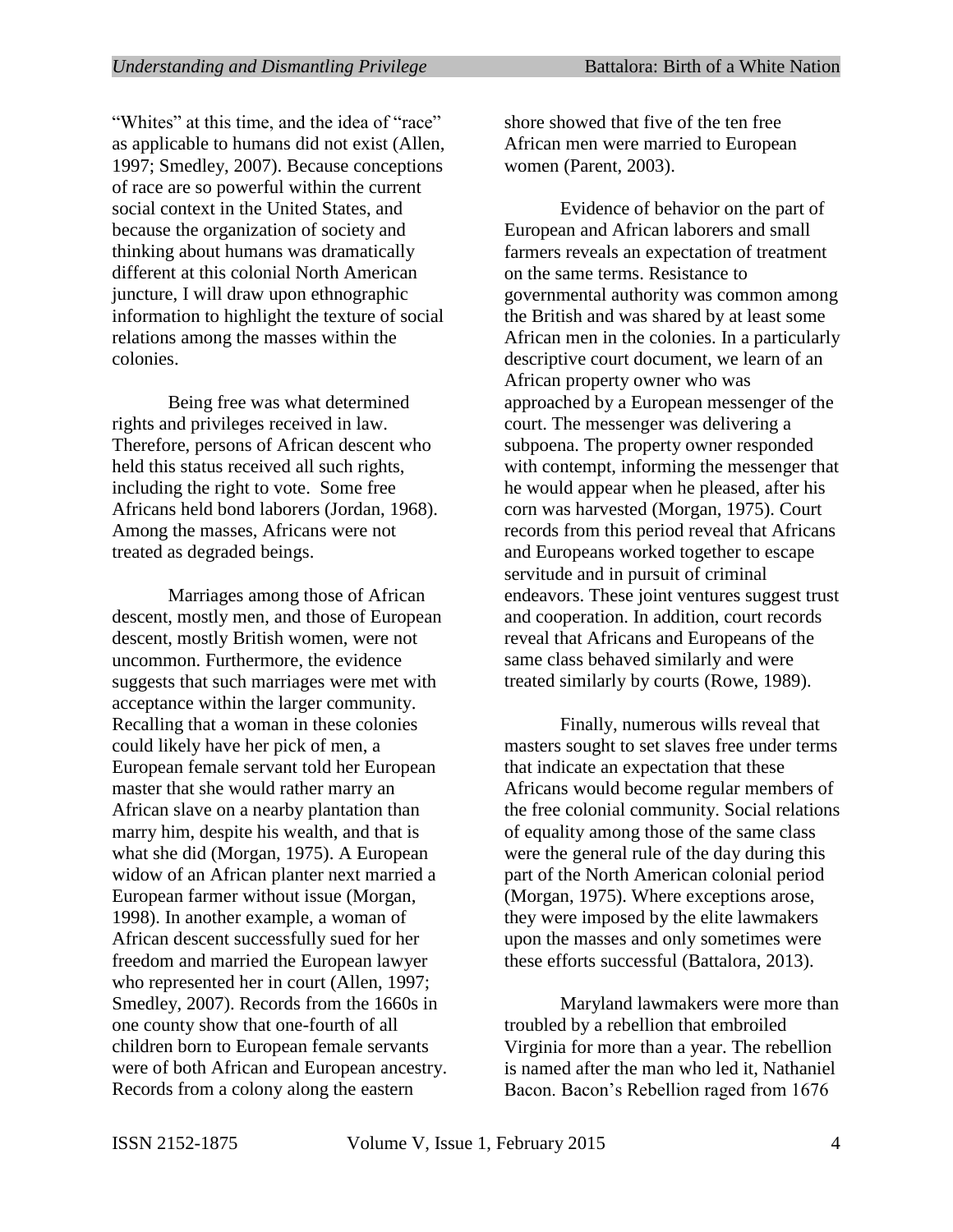to 1677 in Colonial Virginia and was widely supported. The rebellion had two facets. One was directed against native tribes and the other was directed against the ruling elite of the colony.

The social factors that contributed to wide support of the rebellion were many. First, the numbers of available laborers from England declined significantly, while demand remained high (Wells, 1975). Landholders turned to the African slave trade to fill the deficit. Laborers who completed their terms of service and sought to farm grew tobacco, adding to the supply and depressing prices. Many, however, found it increasingly difficult to find land available for farming. In 1670 a law was passed stripping the vote from those freedmen who did not own property. Those still completing terms of service confronted harsher treatment and extensions of their terms.

Servants and slaves faced harsh conditions, while freed ones faced narrowing opportunities for financial independence. The numbers of discontented colonists were many. In 1676 the discontented people of Virginia erupted, with laborers of European and African descent—servant and free—united in a fight against native tribes, unpaid labor, the plantation elite, and those governing the colony. Those supporting the rebellion sought greater opportunities and independence. British troops arrived in the colony and the rebellion was quashed, but not without having made a significant impression upon lawmakers. Bacon's Rebellion represents the unification of laborers, freed servants, and small landowners. The rebellion signaled the threat of a united labor force to the capitalist plantation system that was the economic and political foundation of the Virginia and Maryland colonies.

#### **The Invention of White People**

Lawmakers responded with a divideand-conquer approach. They passed laws that created a difference among and between laborers that did not previously exist in colonial North America, that of "British and other whites" and those who fell outside namely, laborers of African descent and members of native tribes. At the same time, lawmakers succeeded in creating a link between some of these laborers, the "British or other whites," and the plantation elite. It was the response of lawmakers to Bacon's Rebellion within which White people were invented, constructed, and imposed. These laws emerged in the decades following the rebellion and continued through the first quarter of the eighteenth century, creating consequences that were dramatically different for those seen as White and those who were not (Allen, 1997; Battalora, 2013; Smedley, 2007).

The package of laws enacted included the prohibition of setting slaves of African descent free. In contrast, the conditions of European labor arrangements of limited bond-servitude were framed by contract law within a corporate context that ensured an agreed-upon termination date extendable only for cause. Together these laws combine to link African-ness with servitude and Whites with a more valuable status. The prior worked to make Africanness more and more synonymous with enslavement, the rendering of a human into property. Taken together, the laws gave meaning to this new group called White people by aligning them with a claim to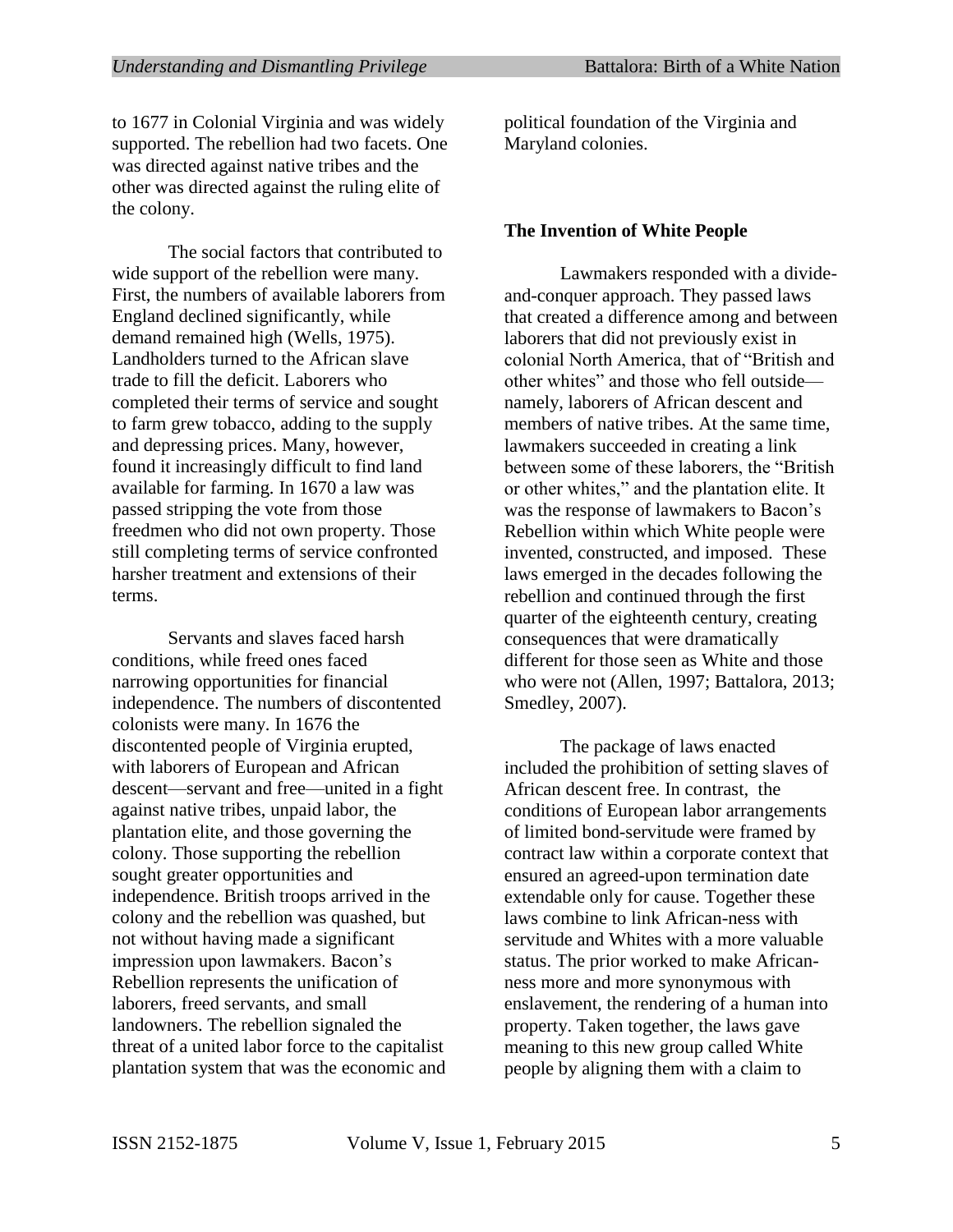liberty and freedom that would be denied to others (Battalora, 2013).

Another law imposed a prohibition against free Blacks holding public office. Through such an enactment, those of African descent who were established as free members of the colonial community were rendered inferior to both an indentured and nonindentured White person, since an indentured White man held the legal potential of a future position in public office. Through such a law, free people of African descent began to be stripped of the full range of liberty and freedom within colonial society. The message promulgated by the law was that a person of African descent was incapable of being in a decision-making position relative to White people. The laws that prohibited manumission or the freeing of a slave of African descent, and that excluded free men of African descent from holding public office, promoted the message that African-ness was positioned, within a social hierarchy being constructed in law, somewhere below that of this newly invented group called Whites.

Virginia lawmakers enacted a prohibition against the beating or whipping of a Christian White servant while naked without an order from the justice of the peace (Hening 1705, 3:448). This law contrasted with the exclusion of members of native tribes and those of African descent from such requirements and rendered White a special status deserving of protection from humiliation associated with public nakedness and physical punishment. It worked to link White with a claim to due process while denying it to those outside its parameters (Battalora, 2013).

The laws below also contributed to this larger message that White people were a special, more deserving group relative to

those of African descent. However, the laws that follow had an additional sinister affect. The Virginia lawmakers passed an enactment blocking a person of African descent from testifying against a White person and another that prohibited free Blacks from possessing *any* weapon including a club, gun, powder, or shot, and yet another that subjected a person of African descent to a public lashing for raising a hand against any White person. These laws combined to render persons of African descent all but completely selfdefenseless, especially against violence inflicted by a White person. Not only do these laws enforce a human hierarchy that places White people at the top, they render the lives of those of African descent less valuable than the most depraved and inhumane White person (Battalora, 2013).

Through law, free people of African descent were stripped of the freedoms enjoyed in their status as "free" members of the colonial society. No matter how loyal to the British crown, no matter how faithful to Christianity, no matter how valuable their contribution to the colonial community, people of African descent were severely restricted. They were limited not only in their legal standing within the community, but by virtue of their very ability to preserve and protect their bodily integrity and that of family members. These laws not only exposed free people of African descent to physical harm, but they worked to exclude African men and African families from the full patriarchal authority afforded under the common law of marriage (Battalora, 2013).

Under common law the male head of the household was assumed to represent the interests of the family and expected to provide materially and to *protect* all women, children, and other dependents within the household (Blood & Wolf, 1960; Salmon,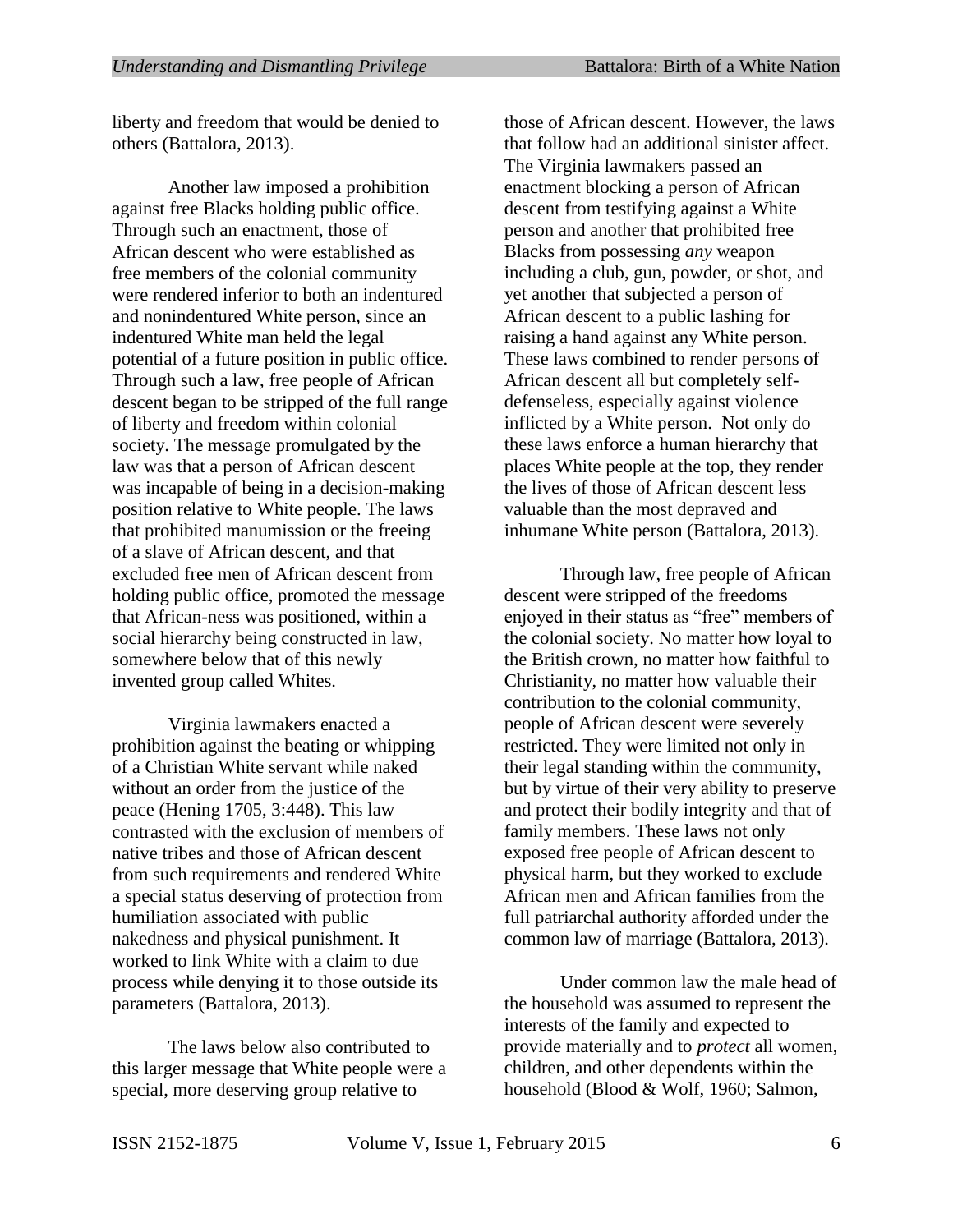1979). The ability of free men of African descent to protect their family members, much less themselves, was severely narrowed by Virginia lawmakers. These laws largely removed these men and their family members from the rights and privileges of patriarchal authority. The inclusion of antimiscegenation laws among the series of enactments that created benefits and privileges for Whites, suggests that the law was less of a control mechanism to restrict Whites than a benefit to advance the interests of some. Patriarchal authority for White men was expanded through antimiscegenation laws and through greater control over persons of African descent with little regard for civil or criminal punishment.

The law that prohibited a free person of African descent from being in possession of a gun and gunpowder, viewed alongside the enactment that listed the required dues owed to a limited-term White bond laborer that included payment of a gun to men, created value that attached to human bodies. These laws combined to render White people more valuable relative to those of African descent, whether slave or free. This value or worth attached through judicial action, enforcement, and punishment structures.

Taken as a whole, the laws completely restructured colonial society. The laws combined to constitute the scaffolding of a legal structure that served to devalue the dignity and humanity of those seen as other than White, in this case, those of African descent and members of native tribes, while inflating that of those seen as White. It is worth noting that the laws gave European laborers little more than they had before they were White. In other words, the post–Bacon's Rebellion enactments did not advance the living conditions or economic standing of those laborers who became White closer to those of the landholding elite. A big change that the numerous enactments did create was that White people were made better off, not so much than they were prior to the rebellion but rather in relation to those of African descent and members of native tribes, who were made far worse off. While the laws did little to raise Whites from their standing prior to Bacon's Rebellion, what they did do was dramatically lower the social bottom through worse conditions and treatment of non-Whites. White laborers were given little more than the authority to rule over their fellow laborers of African descent on the premise that they share a superior status with elites—whiteness.

| su uctures.<br><b>Rights</b> | 1619→ Bacon's Rebellion                                                         |  | <b>Post-Bacon's Rebellion Legal Enactments</b>                                                   |
|------------------------------|---------------------------------------------------------------------------------|--|--------------------------------------------------------------------------------------------------|
| <b>Voting</b>                | any male colonist free of servitude /<br>(later property ownership requirement) |  | denied to persons of African descent and<br>members of native tribes                             |
| Hold public                  |                                                                                 |  |                                                                                                  |
| <b>Office</b>                | any male free of servitude                                                      |  | denied to persons of African descent                                                             |
| <b>Marriage</b>              | any opposite-sex couple                                                         |  | White people prohibited from marrying a<br>person of African descent or member of a native tribe |
|                              | Gun possession no restriction enforced*                                         |  | prohibited by persons of African descent                                                         |
| <b>Testify</b> in            |                                                                                 |  |                                                                                                  |
| <b>Court of law</b>          | no restriction                                                                  |  | persons of African descent prohibited                                                            |
|                              |                                                                                 |  | from testifying against a White person                                                           |
| <b>Having servants</b>       |                                                                                 |  |                                                                                                  |
| or slaves                    | no restriction                                                                  |  | persons of African descent prohibited<br>from owning White servants                              |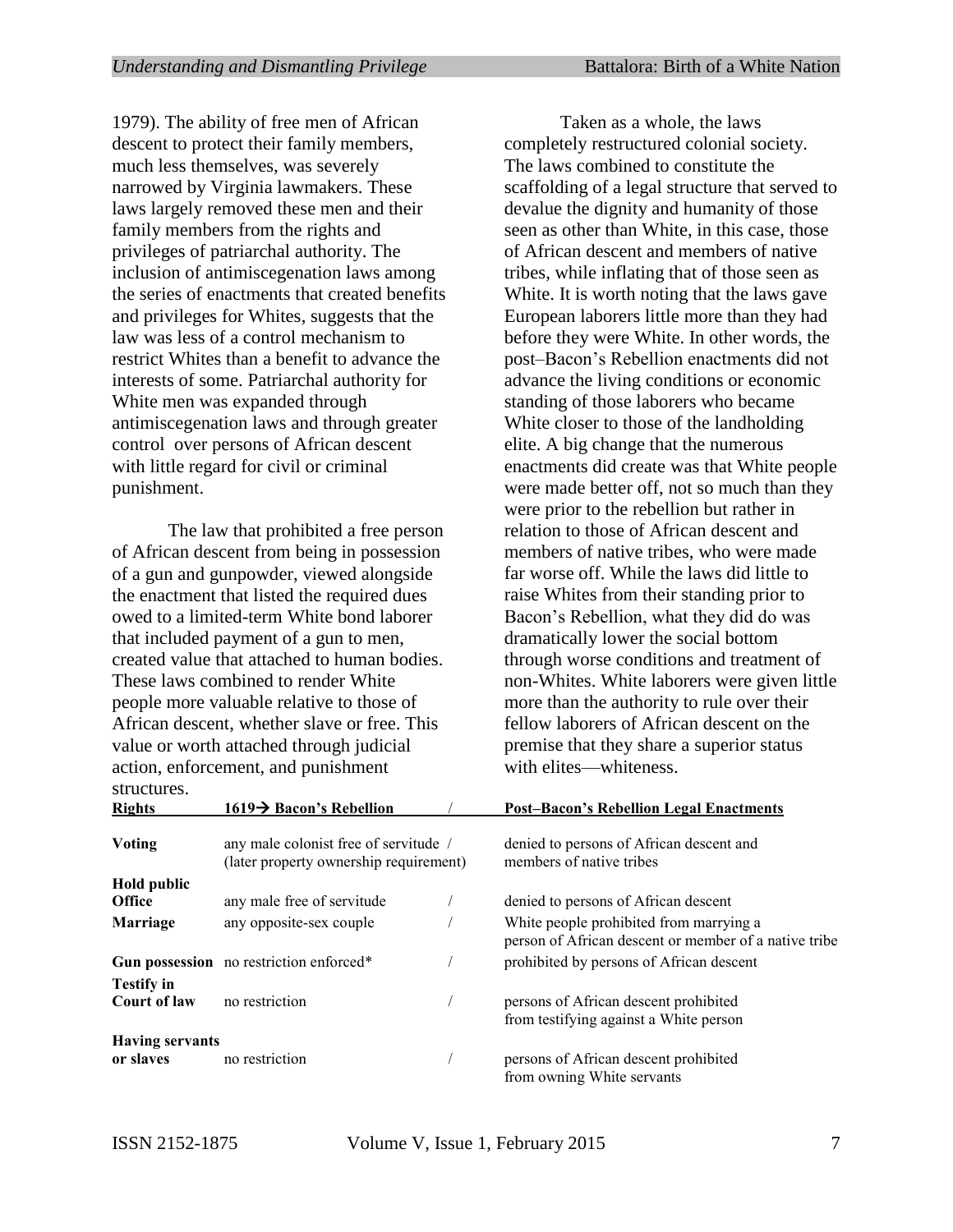Taken as a whole, the laws completely restructured colonial society. The laws combined to constitute the scaffolding of a legal structure that served to devalue the dignity and humanity of those seen as other than White, in this case, those of African descent and members of native tribes, while inflating that of those seen as White. It is worth noting that the laws gave European laborers little more than they had before they were White. In other words, the post–Bacon's Rebellion enactments did not advance the living conditions or economic standing of those laborers who became White closer to those of the landholding elite. A big change that the numerous enactments did create was that White people were made better off, not so much than they were prior to the rebellion but rather in relation to those of African descent and members of native tribes, who were made far worse off. While the laws did little to raise Whites from their standing prior to Bacon's Rebellion, what they did do was dramatically lower the social bottom through worse conditions and treatment of non-Whites. White laborers were given little more than the authority to rule over their fellow laborers of African descent on the premise that they share a superior status with elites—whiteness.

This is how White people came into being—through legal imposition and enforcement.

If anyone failed to be aware of the new social order brought about through the various enactments, the laws were required to be read aloud two times a year at church on Sunday and on the courthouse steps. British and European colonists did not experience a genetic transformation within this period that united them biologically as White people. Instead, those who were threatened by a unified labor force invented an entirely new group of humanity to divide laborers and unite some of them with the landholding elite with a thread of superiority.

#### **The Americanization of White People**

Above, we saw something of when, why, and how White people were invented. Now we move from the colonial era into the newly formed United States of America. This section will explore the role of White people in organizing the new republic and shaping its citizenry. Foundational U.S. law and policy regarding immigration and naturalization are considered. These areas of law are important because they shed light upon those who have been welcomed into the United States and permitted by virtue of federal law to become full participants and those who have not. This history continues to influence social interactions in the twenty-first century United States that cause some but not others to be seen as American.

The presumption of superiority that attached to "British and other whites" and the invention of White people was a process with a multitude of influences. The invention was the means by which to divide laborers in the service of a very exploitative capitalism. We also learn from those first laws that White people were presumed to be like the British: Christian and deserving of rights and privileges from which others could be excluded. The package of post– Bacon's Rebellion laws conferred both material and symbolic advantage to Whites. Included as part of the value of whiteness for White men was exclusive marital access to White women via antimiscegenation laws.

What became racial restrictions on marriage for Whites did not end with the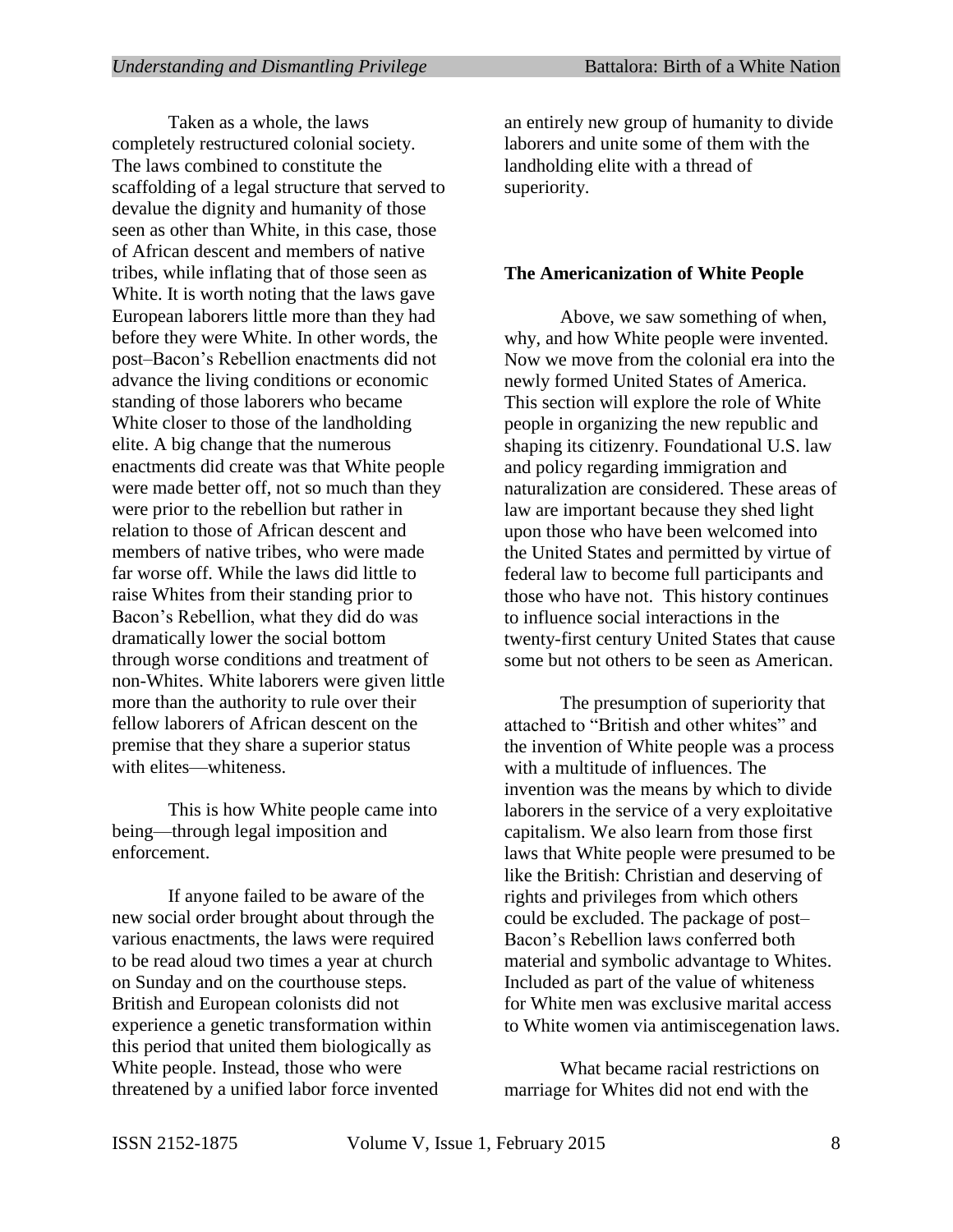Colonial Era and the American Revolution in 1776. Generally, restrictions (marriage, voting, segregation in schools, work, and the military) upon those seen as non-White became more numerous as the United States expanded. Antimiscegenation laws became more numerous still after the abolition of slavery in the mid 1860s (Sickels, 1972).

Here, naturalization law and immigration policy are explored in relation to antimiscegenation laws for what they provide to an understanding of whiteness. Racial restrictions on marriage created all sorts of challenges for immigrants who were classified as other than White. Antimiscegenation law, naturalization law, and immigration policy combined to severely restrict legitimate relationality and economic advancement for those excluded from whiteness.

#### **Naturalization Law – Patterns and Commitments**

In 1790, when the Congress of the United States met for the first time to establish the rules and requirements for immigration and naturalization, the human category White had had some 100 years to spread from Virginia and Maryland and become imbedded within law and society throughout the new republic. Immigration law addresses those persons who seek to come legally into the United States from another country. Naturalization law provides the process and guidelines by which one who is not born in the United States can become a citizen. Congress in 1790 determined that to become a naturalized citizen, one had to be White.

The requirement of establishing that one was White for the purpose of

naturalization was the law of the land until its repeal in 1952. It literally did not matter that one loved the United States, knew it's history, spoke its language, or even fought its wars, if the individual seeking to naturalize could not establish that he or she was White. The case of Mr. Knight is one such example. Discussing the *Knight* case, Ian F. Haney Lopez (1996) in his study of U.S. Naturalization Law prerequisite cases, provides:

> *In 1909, at the age of forty-three, Knight applied for naturalization. He had served in the U.S. Navy for more than a quarter century, receiving a medal in the battle of Manila Bay. Despite his long service to this country … Knight's eligibility to naturalize turned on whether he was a "white person" (p. 59).*

Because he had a British father and a mother who was half Chinese and half Japanese, it was determined that Knight was a "halfbreed" and therefore not White.

Naturalization law, with its requirement that one be White in order to naturalize as a U.S. citizen, was in force for more than 150 years. Following the Civil War, those born in the United States and not subject to a foreign power, excluding Indians, were declared to be citizens of the United States via the Civil Rights Act of 1866. The requirement that one be White in order to naturalize remained unchanged but the new law confered citizenship upon those of African descent born in the United States. United States naturalization law faced little serious challenge until World War II, when it was highlighted that the only other country in the world that restricted citizenship on the basis of race was Nazi Germany, limiting it only to those of the Aryan race. However, the fact that the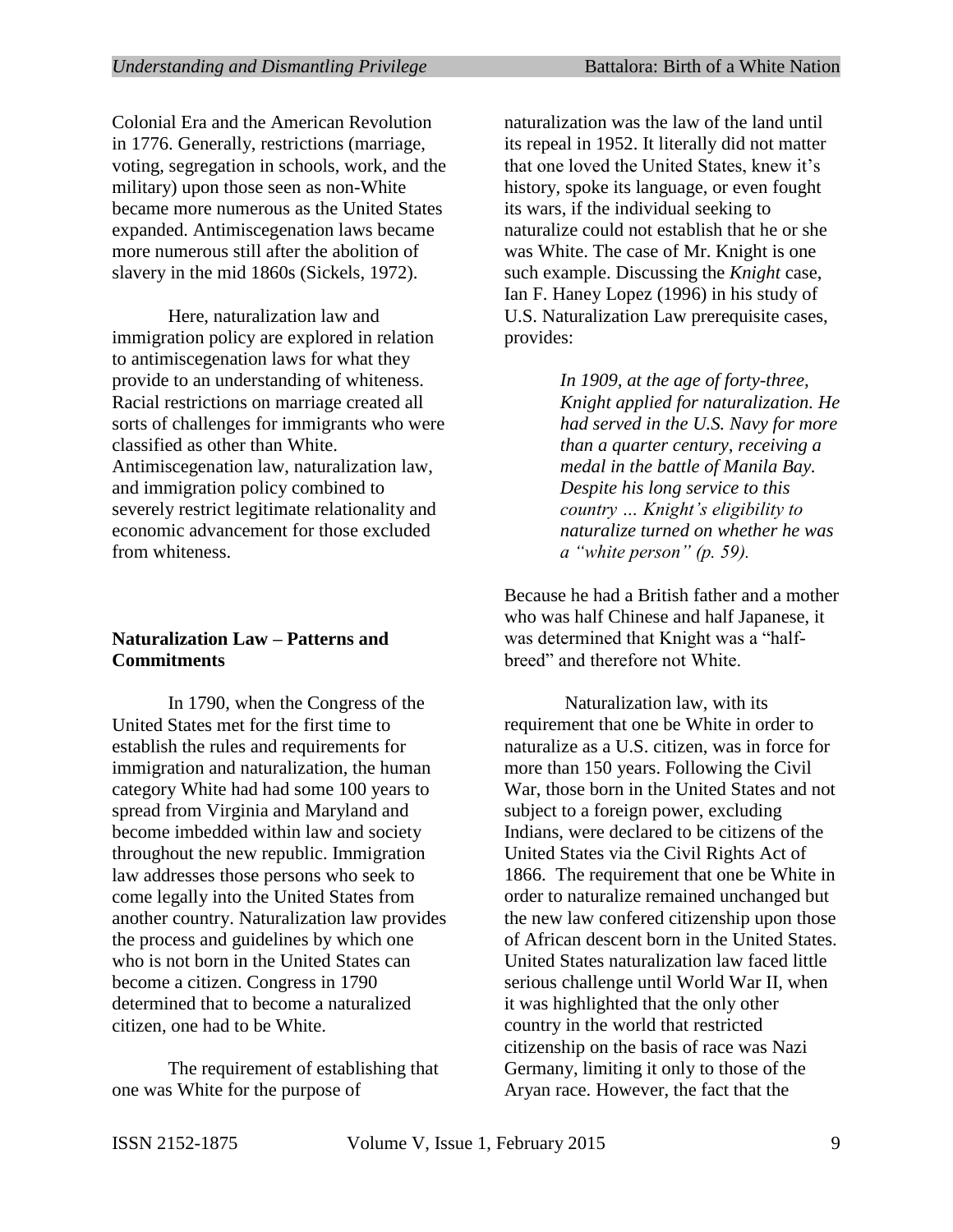United States and Germany were the *only* countries with racial restrictions failed to end the requirement of establishing that one was White in order to naturalize as a U.S. citizen (Gordon, 1945).

United States naturalization law impacted women differently than men and represents a break from British common law. In England a woman's nationality was unaffected by marriage, despite that country's commitment to the common law of coverture. In stark contrast, U.S. law stripped women of their citizenship when they married noncitizen men. This termination of women's citizenship was modified in 1922 so that a woman's U.S. citizenship was stripped if she married a noncitizen barred from citizenship because of his race (i.e., not White). These laws that stripped women of their U.S. citizenship were in force until 1931.

A consideration of naturalization law in relation to antimiscegenation law reveals the ways in which they combined to work as social control mechanisms and tools of capitalists. This group called "capitalists" is like the plantation elite of the southern colonies in that they represent the wealthy who exert significant influence over the production and distribution of resources. Naturalization and antimiscegenation law are examined below with an eye toward the patterns that emerge and the commitments that the patterns reveal.

As noted above, antimiscegenation laws blocked the social and legal legitimization of a heterosexual relationship between a White and a non-White person; worked to direct White women's relationality away from prohibited men and toward White men; and, while the law restricted both White men and White women, enforcement was rarely directed

toward White men and their non-White partners. On the other hand, naturalization law blocked full inclusion of non-Whites into the national and local community while it, like antimiscegenation law, directed women's relational interests away from some men, specifically those who were noncitizens and those excluded from citizenship (i.e., not White)), while rendering them more available to others. Antimiscegenation law enforced human difference through the constitution of families made separate and distinct, while naturalization law worked to make communities of people separate and distinct. These laws in combination with immigration policy interacted to direct and severely restrict inclusion within the economic, familial, social, and political life of the new republic.

Like antimiscegenation law, women and non-White men were the targets of control via naturalization law. Rather than facing fines, extended years of service, or banishment, non-White men and women faced exclusion from full participation in the country and local community via the denial of citizenship and the rights and privileges it confers. Women who were U.S. citizens faced the termination of their citizenship if they did not make a careful marital choice.

Those denied citizenship via naturalization law faced tremendous disadvantages. For instance, the lack of citizenship rights created limitations for some groups to organize as laborers, to own property, to compete for jobs, to obtain public services, and to attain the education and training required to advance in the workplace (Glenn, 2002; Marshall, 1964). Noncitizens excluded from citizenship (i.e., non-Whites) were prohibited in 11 states from owning land via the so-called Alien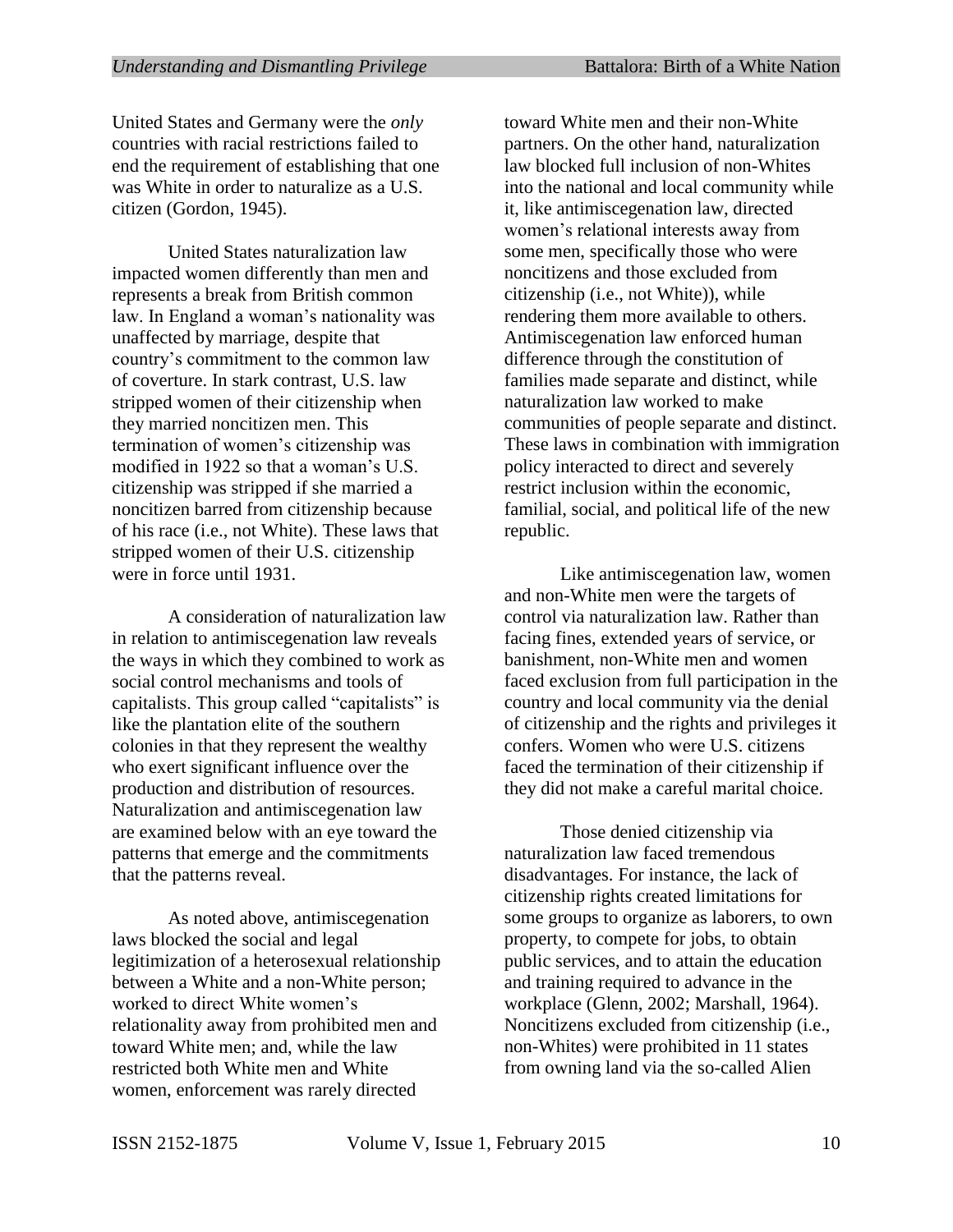Land Acts, beginning with California in 1913.

Because establishing one's status as White was a prerequisite for citizenship, whiteness was given symbolic and material value as synonymous with U.S. citizenship. While exclusion from citizenship created incredible hardship for the non-White noncitizens, it worked to increase the value of whiteness beyond the White-equals-American framework. Noncitizens excluded from citizenship (i.e., non-White) were denied all but low-wage jobs and difficult conditions. Each exclusion and limitation placed upon non-Whites via the White-only requirement in naturalization law, created value for Whites – White men in particular – including access to more land at better prices (via the exclusion of large populations of potential buyers); less competition for skilled jobs; generally more desirable jobs; less competition for advancement within all levels of society; greater access to education and training; and a more influential voice in the body politic.

Much like antimiscegenation law, U.S. naturalization law influenced women's relationality by rendering White male citizens of the United States the most "desirable." The 1790 Naturalization Act gave both symbolic and material value to White people. This value was most available to White men and only made secure for White women through White men, in this case, White men who were citizens. In this way the 1790 Naturalization Act served to advance the commitment to a distinctly White patriarchy.

#### **Law and Whiteness**

Immigration and naturalization law deployed whiteness as the means to more sharply define who was American and who

was a "real American." At the same time they advanced this invented group of humanity called "Whites" by asserting them in law and, as a result, assigning significant meaning and value to whiteness as a matter of national law and policy. This value manifested within the social structure not only in access to formal citizenship and greater ability to immigrate to the United States but through greater access to the political, civil, and social rights of citizenship.

White ideology was built from the idea of those deemed sufficiently like the British and has shaped U.S. history in profound ways. It has constructed "American" as consistent with White. It has worked to commodify women's bodies in racialized ways and has centered patriarchal authority and economic power in the hands of White men.

This brief review of the invention of White people and the imposition of White people as prefered within the United States as a matter of foundational law, helps expose advantage to Whites as deeply historical and intricately structural.